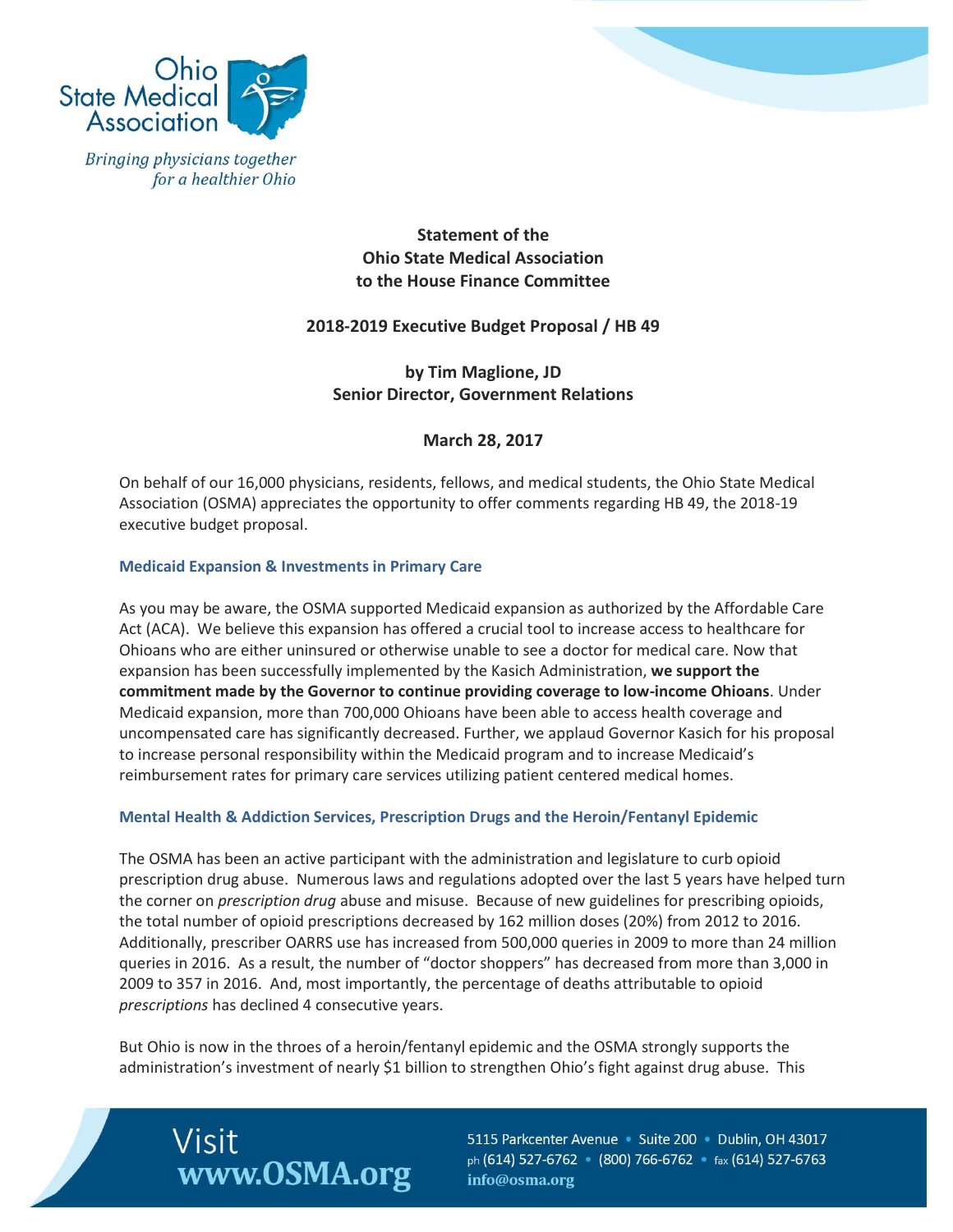financial commitment addresses prevention, education, treatment & recovery as well as law enforcement. **We urge the legislature to support this comprehensive approach to ensure that state agencies have the resources to continue fighting the opioid heroin crisis**.

The OSMA also recommends that the legislature assess whether insurance coverage options are complementary to the goals of Ohio's prescribing protocols or, in the alternative, whether they hinder the use of non-pharmacologic approaches to treating. For example, to reduce opioid prescribing for acute pain and chronic, non-terminal pain, Ohio has implemented protocols that clinicians should consider non-pharmacologic approaches to pain management, such as: tactical stimulation, massage therapy, acupuncture/acupressure, cognitive behavioral therapy, and physiotherapy and rehabilitation. However, it is unclear whether the current availability of insurance coverage for non-pharmacologic approaches makes them a viable alternative to opioid prescribing for treating these types of pain. **If barriers exist in insurance coverage for patients to gain access to alternative therapies, then we must identify them and work to break them down to make these treatment approaches more accessible and affordable options for Ohio's patients.** 

Additionally, as you consider further efforts to address the opioid epidemic, **the OSMA would urge you to identify and remove other barriers that exist regarding patient access to addiction treatment and recovery services.** One obstacle we know of is the insurer administrative hassle that physicians face when recommending medication assisted treatment for treating addiction. Another is the high cost burden for patients' access to treatment for substance use disorders due to high deductibles or lack of comprehensive mental health insurance coverage options. Addressing these two areas will help those suffering from addiction get access to treatment and get on a path to recovery.

### **Tax Changes**

HB 49 includes a new sales tax on elective cosmetic procedures. If passed, this proposal will require state tax officials to understand the nuances of surgical cases where the tax may apply. This could result in their auditing medical records and photographs to determine if a procedure is cosmetic or reconstructive. In addition to being a compliance nightmare for the Department of Taxation – violations of federal patient privacy laws, even if inadvertent, are severely punished – it makes tax collectors responsible for evaluations well beyond their capability.

The line between what is cosmetic and what is reconstructive is not always bright, and basing a tax on that distinction will demand widespread, complex and risky tax department auditing of individual medical practices. As a result, medically necessary procedures may be subject to the tax. For example, patients who suffer from hyperhidrosis, or excessive sweating, are often treated by getting injections of Botox to the affected areas. These patients already purchase Botox as an out of pocket expense in many instances, because some insurance providers do not cover the cost of Botox, even though in this case, it is being used in a medically necessary procedure. Under this proposal, patients receiving this medically necessary hyperhidrosis treatment could be subject to the proposed "cosmetic tax."



**Bringing physicians together** for a healthier Ohio